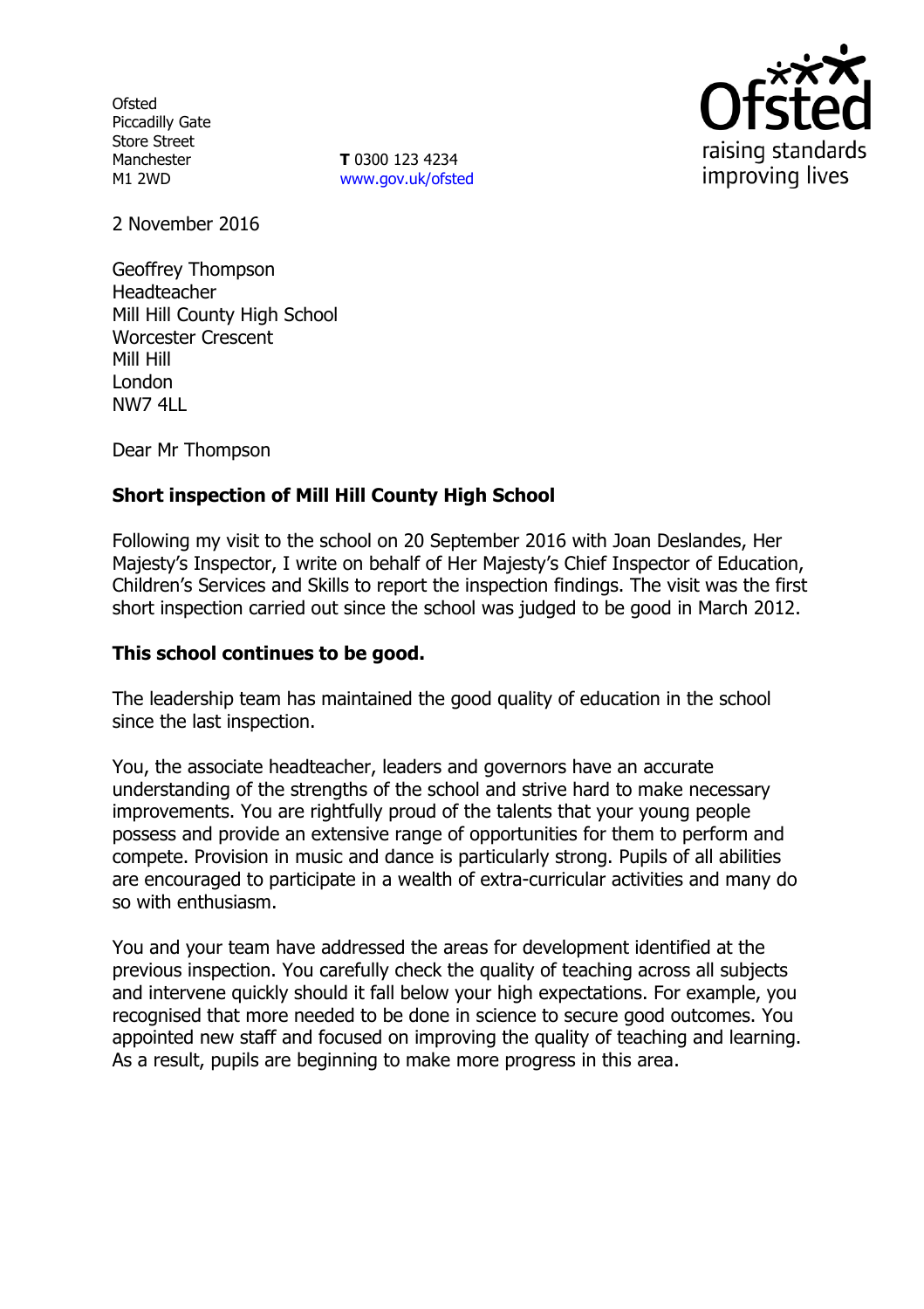

You identified that disadvantaged pupils do not make the same good progress as other pupils nationally and in the school. Consequently, last year, the whole-school focus was on improving outcomes for this group of pupils. Information provided by the school on the 2016 examination results indicates that the progress made by this group increased significantly as a consequence. However, you and your leaders know that more needs to be done to ensure that all pupils within this group make significant progress from their starting points.

Pupils are enthusiastic and self-motivated learners. They have high aspirations, are keen to do well and work hard. The school is a harmonious and diverse learning environment where pupils show respect and tolerance towards each other and staff. Pupils are genuinely excited by the range of extra-curricular activities and trips that are on offer. Pupils are dedicated both to their studies and achieving excellence in their chosen interests, be it the school orchestra, the cadet force or school sports teams. The cultivation of these interests ensures that pupils become well-rounded individuals, and are effectively prepared for life in modern Britain.

# **Safeguarding is effective.**

Safeguarding is seen as a high priority across the main school site and at the separate Oak Hill Campus. Procedures for checking on the suitability of staff to work at the school are robust. Records are detailed and compliant with regulations. All pupils, staff and visitors are clear about which staff are the designated safeguarding officers and what they should do if they are concerned. Staff have received relevant training regarding potential risks and warning signs. These include: issues to do with cyber-bullying, sexting and internet security; and the threat of radicalisation, female genital mutilation and child sexual exploitation linked to gang involvement.

The school is large but pupils have dedicated teams of staff who nurture their interests and support them emotionally and academically. They are given advice on how to keep themselves safe, both in school and in the wider community. Staff are open about the strict rules around uniform and conduct, though emphasise that self-regulation is also expected. Consequently, the atmosphere around the site is orderly and purposeful. The parents who responded to the online questionnaire, Parent View, endorsed the view that pupils are safe at school.

### **Inspection findings**

■ You and other school leaders have an accurate understanding of areas that need further development. You know that the priority needs to be identified groups of pupils. These include those who are disadvantaged and those whose attainment on entry is below average. You have also identified the highest attaining pupils whom you believe could achieve even higher outcomes at the end of Years 11 to 13. You and your team carefully track the progress of all pupils across the school and are introducing strategies to overcome potential barriers to pupils' learning.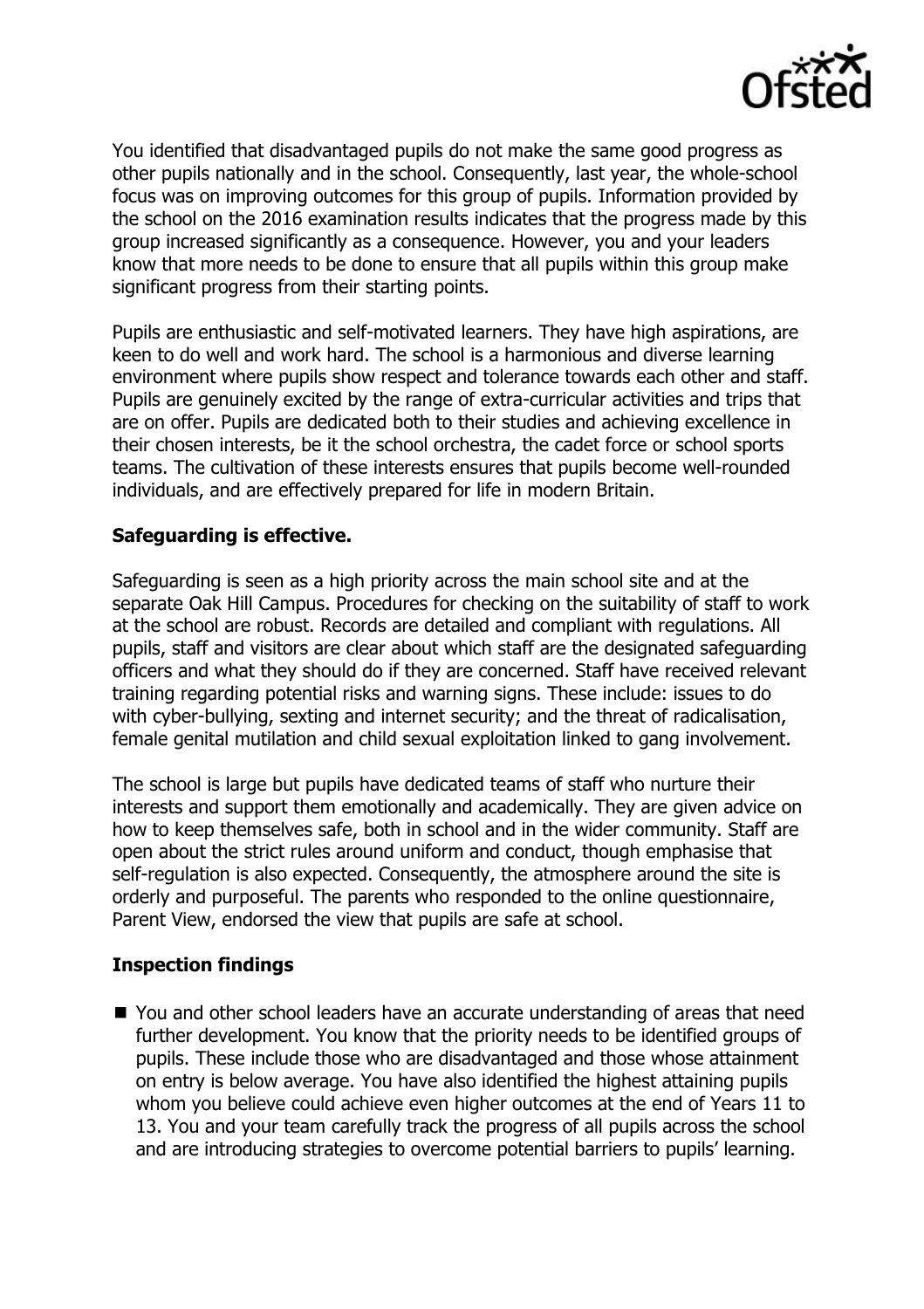

- The governing body is experienced and passionate about the future success of the school. Governors have an accurate understanding of the quality of education provided by the school. They are proud of the opportunities provided for pupils, but know that more needs to be done for some pupils, including those who are disadvantaged. They are proactive in discussing with school leaders the impact of actions taken so far and in holding them to account. They fully understand their safeguarding responsibilities.
- The majority of pupils arrive in Year 7 with attainment levels above the national average. By the end of Year 11, the majority make good progress from their starting points and achieve highly across the full range of subjects. Over half achieve the English Baccalaureate, which is above the national average.
- A small minority of pupils arrive with lower starting points. Access to different curriculum pathways and a focus on improving their literacy and numeracy skills ensure that they catch up with other pupils. Their progress is carefully monitored, and leaders act quickly should they begin to fall behind other pupils; they remain a target group for the school.
- $\blacksquare$  The library is a busy and thriving place. Pupils of all ages, including students studying in the sixth form, access a range of books, media and journals that aid them in their studies. Pupils were keen to share their love of reading with the inspector, discussing their choice of books and reading coherently and competently.
- $\blacksquare$  Middle leaders value the support that they are given to monitor effectively the quality of teaching and learning in their departments. They believe the flexibility they are given to manage their teams and try out new ideas allows them to accelerate developments within their own areas of responsibility.
- There is a comprehensive induction programme in place for those new to teaching which is highly valued. An open culture of more experienced staff sharing their best practice helps these teachers to develop their skills and confidence.
- Leaders ensure that students in the large and oversubscribed sixth form have the academic aptitude to be successful on their chosen courses. A large number go on to their first choice of university, with many accessing prestigious Russell Group universities. As in the main school, a wide range of extra-curricular opportunities ensures that students' skills and interests are cultivated. However, while many achieve high grades, progress on some courses is still not good enough. School leaders are well aware of this and have plans in place to address the situation in some subject areas, notably science.
- The day-to-day leadership at the Oak Hill Campus, a specialist resource provision, is good. A focus on extending the curriculum offer, providing courses that result in accreditation and improving the quality of teaching and learning is having a positive impact on pupils' progress. Leaders are working hard to improve pupils' attendance still further and much attention is given to pupils' spiritual, moral, social and cultural development.